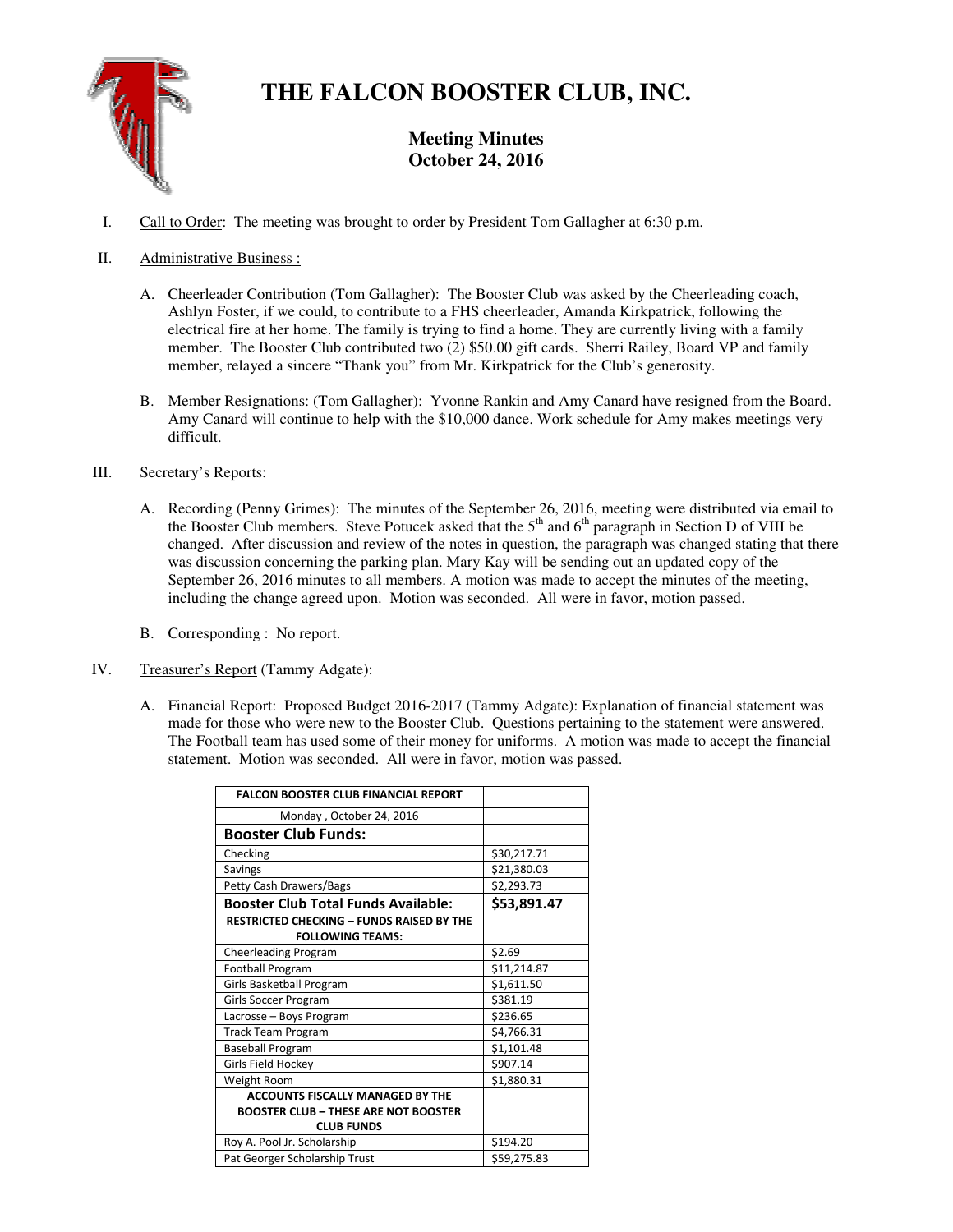### V. Committees:

- A. Committee Assignments 2016-2017 (Tom Gallagher): We still need a few spots filled. Please contact Tom or any Board member if you are interested. Mr. Holmes, Athletic Director, will check with the Baseball and Softball team to see if they have a parent that may be interested in helping this year. Kristen Morrison will continue to serve as Coordinator for the Boys Lacrosse team this year.
- B. Committee Reports:
	- 1. Membership (Mary Kay): As of tonight's meeting we have 78 members and 22 Board members. 100 total members.
	- 2. 50/50 (Mary Kay): We have a big game coming up next week and we have not had any rain-outs like last year. We are hoping to break over \$1,000.00.
- C. Concessions:
	- 1. Football (Tammy Adgate): \$2,399.00 was deposited. This did not include the money earned from the 50/50 raffle and program sales.
	- 2. Volleyball (Martha Janoskie): The concessions are still going slowly. Locks have been installed on the coolers.
	- 3. Field Hockey (Laura Symanski, Tammy Martin): Concessions went well. There was a good crowd on Alumni/Senior Night. We are expecting 2 Conference games this week to help boost sales.

### VI. Director of Student Activities:

A. Report (Mark Holmes, Activities Director): The Fall season has been very successful! We will have some big games this week and hopefully Conference tournaments will be on the schedule. Golf is doing very well. Varsity Football is 4-4, JV has only lost 1 game. Cheer is Conference 22 Champions! Field Hockey is #1 seed. They will have a bye this week and will play the winner of the Liberty vs. Freedom game Thursday. JV team is playing for the JV Championship. JV Volleyball is #1 seed and will play against Kettle Run next Thursday. Varsity Volleyball is Conference 22 Champions! National Signing Day will be determined. November  $18<sup>th</sup>$  and  $19<sup>th</sup>$  are the last dates for State finals for fall sports. Winter sports begin November  $7<sup>th</sup>$ . Meet the Coaches Night for Winter sports will be November  $16<sup>th</sup>$ .

### VII. Old Business:

- A. Homecoming Float (Tom Gallagher): Thank you to all that were able to pick up the float and those who were present to help decorate and participate in the parade. This event showed great community effort. The beads, megaphones, little fingers, etc. were a hit.
- B. International Gold Cup Race Wrap-up (Andrea Gaines): Thanks for all that could help out. The Fall Gold Cup is tough. People have things to do and we realize that it is hard to commit. Next year please reach out to anyone you know who may have shown interest in helping, especially those who have children here at FHS. The Booster Club is payed according to the number of volunteers. Fewer participants mean less money going to the Club to help our athletes. There were 18 people this year. There was discussion regarding the ways to gain more volunteers. Some ideas included reminding students that they can earn service hours and to reach out to the coaches for parent helpers. There was a very special "Thank you" to two students, Sarah Lamper and Samantha Hardy, for their help and dedication!
- C. 10K Dinner/Dance/Auction April 1, 2017 (Tom Gallagher): Tickets will be handed out at the January meeting. Savory Fare will be the caterer again this year.
- D. Spirit Wear Small/ Mediums (Tammy Adgate): Small/Mediums were ordered and are sold out! More will be ordered. Individual teams are placing team orders. The more expensive items that were in the inventory have been sold and there are more reasonably priced items available. Hopefully the items will be on display and available for purchase during the Meet the Coaches Night.
- E. Weight Room (Tammy Adgate): The \$3,500.00 allocated last year for additional items for the weight room has been used. Bumper plates were among the items purchased. Total funding for the purchases came from the funds allocated last fiscal year, this year's weight room stipend and fundraising money raised by Coach Bailey.